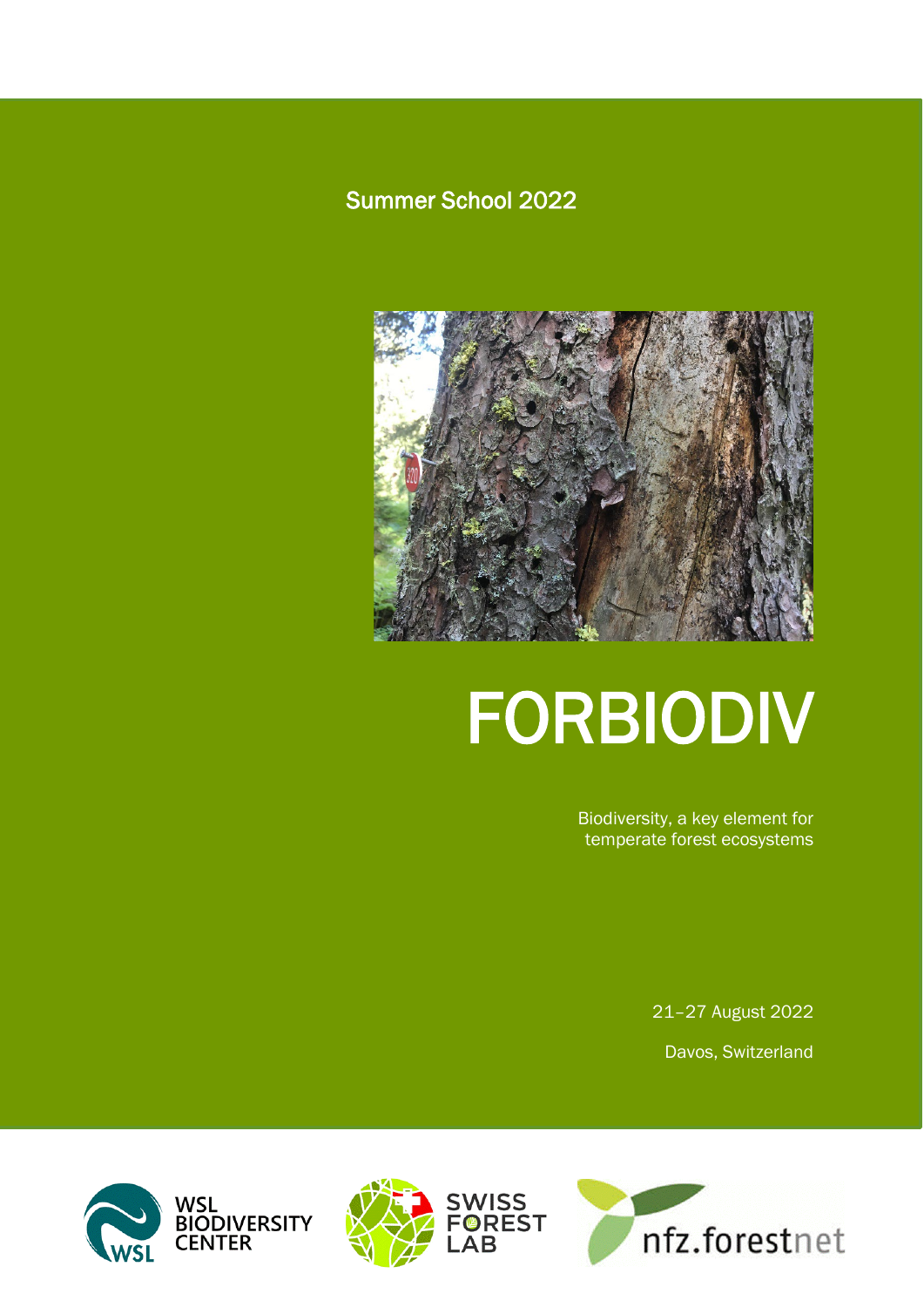### **Goal of the Summer School 2022**

The goal of the WSL Biodiversity Center/SwissForestLab/NFZ Summer School 2022 is to provide an indepth understanding of how and why biodiversity is a key element in the forest ecosystem. While focusing on temperate forests, we will highlight how biodiversity links to ecosystem functioning and to the benefits to people (ecosystem services). State-of-the-art knowledge and approaches will be presented and discussed considering the expectations of current and future forests from a scientific, forest management, and socio-economic perspective.

Latest debates on biodiversity decline, climate crisis and increasing expectations of forests and future forest management demonstrate the demand for scientifically sound information and the need to address the impact of global change on forest ecosystems and the changing societal conditions from these three complementary angles (Figure 1):

- a) On the scientific level; the state of biodiversity in forests, how biodiversity links to ecosystem functioning and their dynamics including the many processes and interactions within forest systems and their (changing) environment, towards a better understanding of cause-response relationships to develop reliable future scenarios.
- b) On the applied level; sustainable forest management practices that support biodiversity under current and future climate conditions and societal needs to improve the forests' resilience in order to safeguard the multitude of ecosystem services they provide.
- c) On the economic, societal and political level; the economic, societal and political framework is central to warrant the sustainable and efficient management of forests.



*Figure 1: Biodiversity as a key element of temperate forest ecosystems and its links to environmental change and ecosystem functioning and services from scientific, applied and economic/societal angles.*

The participants will reflect on their own work with respect to other disciplines and discuss possible benefits of interdisciplinary approaches in their field.

Ultimately, the participants will get to know the interfaces of their own research with other methods and approaches. This will increase the impact and the relevance of their work.

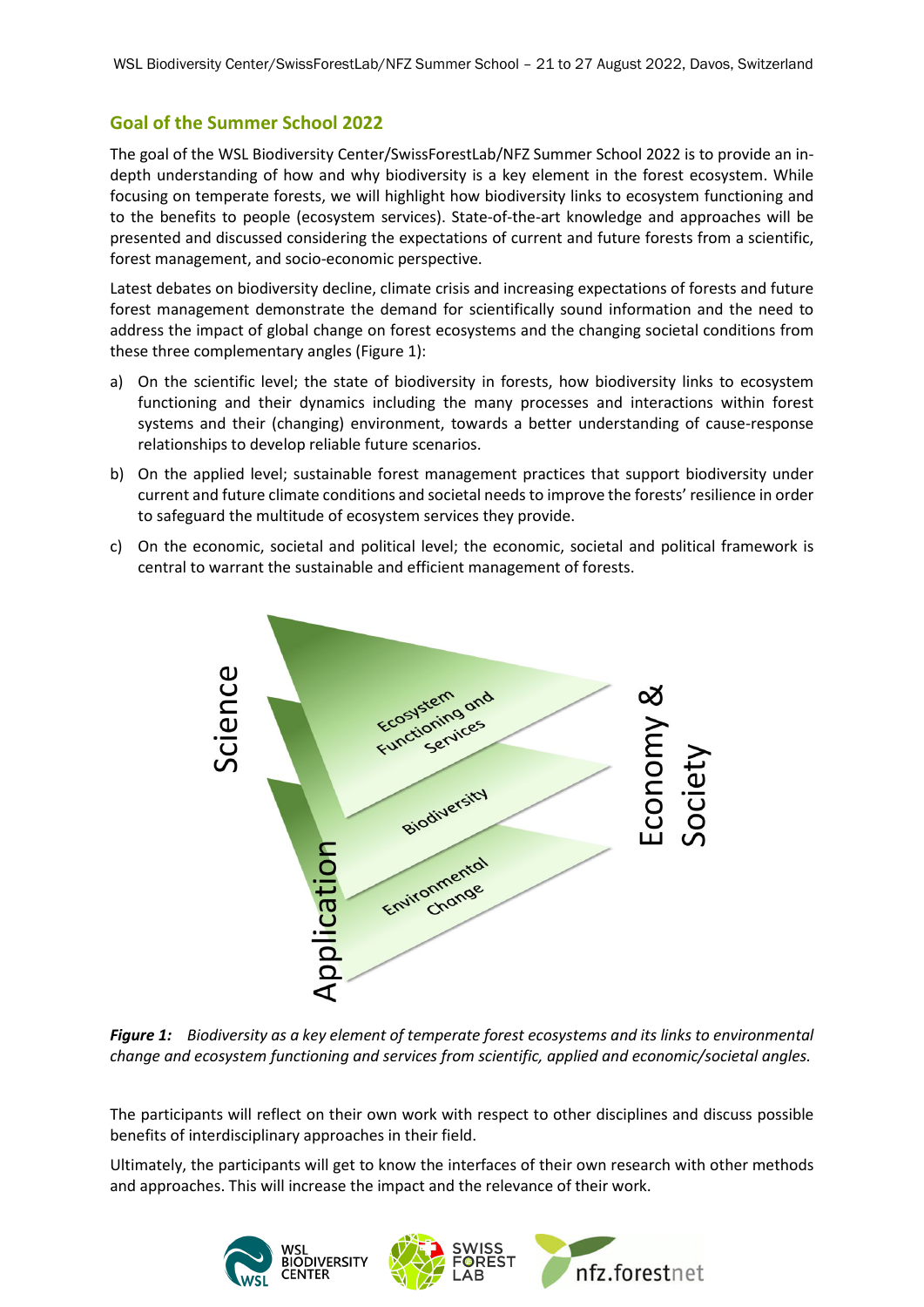# **Organization**

We will cover a diverse set of topics viewed from the mentioned three angles (Figure 1). One focal topic will be centered around *Pinus cembra*, which builds on the ecological interactions between the foundation tree species Swiss stone pine (*Pinus cembra*), its below-ground mycorrhizal symbionts, and the European nutcracker (*Nucifraga caryocatactes*) as its wide-ranging seed disperser. These species are key players in the high-elevation larch–stone pine forests that are also found in the surroundings of Davos. Given the competitive pressure of tree species moving upwards under ever warmer climate, this rather slow-reacting ecosystem is under threat of being disrupted in the long term. The thematic framework will be disentangled and put back into a broader perspective, representing the three angles of Science, Application, and Economy/Society.

We will have a suite of additional topics that include biotic interactions within forest ecosystem, how changing (micro-)climate affects today's and future forests, or how people perceive and value biodiversity in forests. Students will also learn about how the political/regulatory sector influences forest management practices both by setting constraints and by empowering good practice. Last but not least, we will give some insight on what forest owners or managers can do to foster forest biodiversity and associated ecosystem functioning.

The preliminary list of speakers (see also Table 1): Dr. Peter Bebi (WSL), Dr. Kurt Bollmann (WSL), Dr. Benjamin Dauphin (WSL), Dr. Claudio de Sassi (Swiss Federal Office of Environment FOEN), Dr. Claude Garcia (BFH), Dr. Felix Gugerli (WSL), Dr. Tessa Hegetschweiler (WSL), Dr. Frank Krumm (Forest Biodiversity Working Group of Swiss Forestry Society, WSL), Dr. Eike Lena Neuschulz (Senckenberg Biodiversity and Climate Research Centre SBiK-F, Germany), Dr. Martina Peter (WSL), Dr. Christian Rellstab (WSL), Sabine Brodbeck (WSL), Prof. Dr. Andreas Rigling (WSL), Dr. Georg von Arx (WSL), Dr. Florian Zellweger (WSL).

In addition to the active participation in the Summer School, PhD students are expected to contribute with a poster addressing disciplinary and interdisciplinary interfaces of their own work to the major topics of the Summer School: natural science basics, cross-scale effects, economic, political or management perspectives. A poster session will be held on Monday, 22 August (see Table 1). In addition, participants are expected to read the most important articles relevant to the major topics of the Summer School. These articles will be appointed in advance by the lecturers.

The organizing committee consists of Dr. Rafael Wüest Karpati (WSL Biodiversity Center), Prof. Catherine Graham (WSL Biodiversity Center), Prof. Arthur Gessler (SwissForestLab, NFZ), Dr. Stefan Hunziker (SwissForestLab) and Dr. Julia Born (SwissForestLab).

#### **Preliminary program**

The Summer School will start with an introductory lecture on Sunday evening. The following five days will comprise input lectures and discussions with various experts, assigned group work and two excursions to:

- [the Flüela Valley, Pischa](https://map.geo.admin.ch/?lang=en&topic=ech&bgLayer=ch.swisstopo.pixelkarte-farbe&layers=ch.swisstopo.zeitreihen,ch.bfs.gebaeude_wohnungs_register,ch.bav.haltestellen-oev,ch.swisstopo.swisstlm3d-wanderwege,ch.astra.wanderland-sperrungen_umleitungen&layers_opacity=1,1,1,0.8,0.8&layers_visibility=false,false,false,false,false&layers_timestamp=18641231,,,,&E=2787875&N=1186783&zoom=7&crosshair=marker) (around the focal topic on *Pinus cembra*), and
- the [Dischma Valley](https://map.geo.admin.ch/?lang=en&topic=ech&bgLayer=ch.swisstopo.pixelkarte-farbe&layers=ch.swisstopo.zeitreihen,ch.bfs.gebaeude_wohnungs_register,ch.bav.haltestellen-oev,ch.swisstopo.swisstlm3d-wanderwege,ch.astra.wanderland-sperrungen_umleitungen&layers_opacity=1,1,1,0.8,0.8&layers_visibility=false,false,false,false,false&layers_timestamp=18641231,,,,&E=2785648&N=1183208&zoom=7&crosshair=marker) (Forest Management and Biodiversity; Marteloscope; Stillberg alpine tree line afforestation experiment)

As enrichment of the scientific scope of the Summer School and to foster interdisciplinarity, a workshop on stakeholder dialogue will be facilitated by Dr. Claude Garcia (BFH). On the last day, the final product of the group work will be discussed, followed by a synthesis workshop and feedback round.